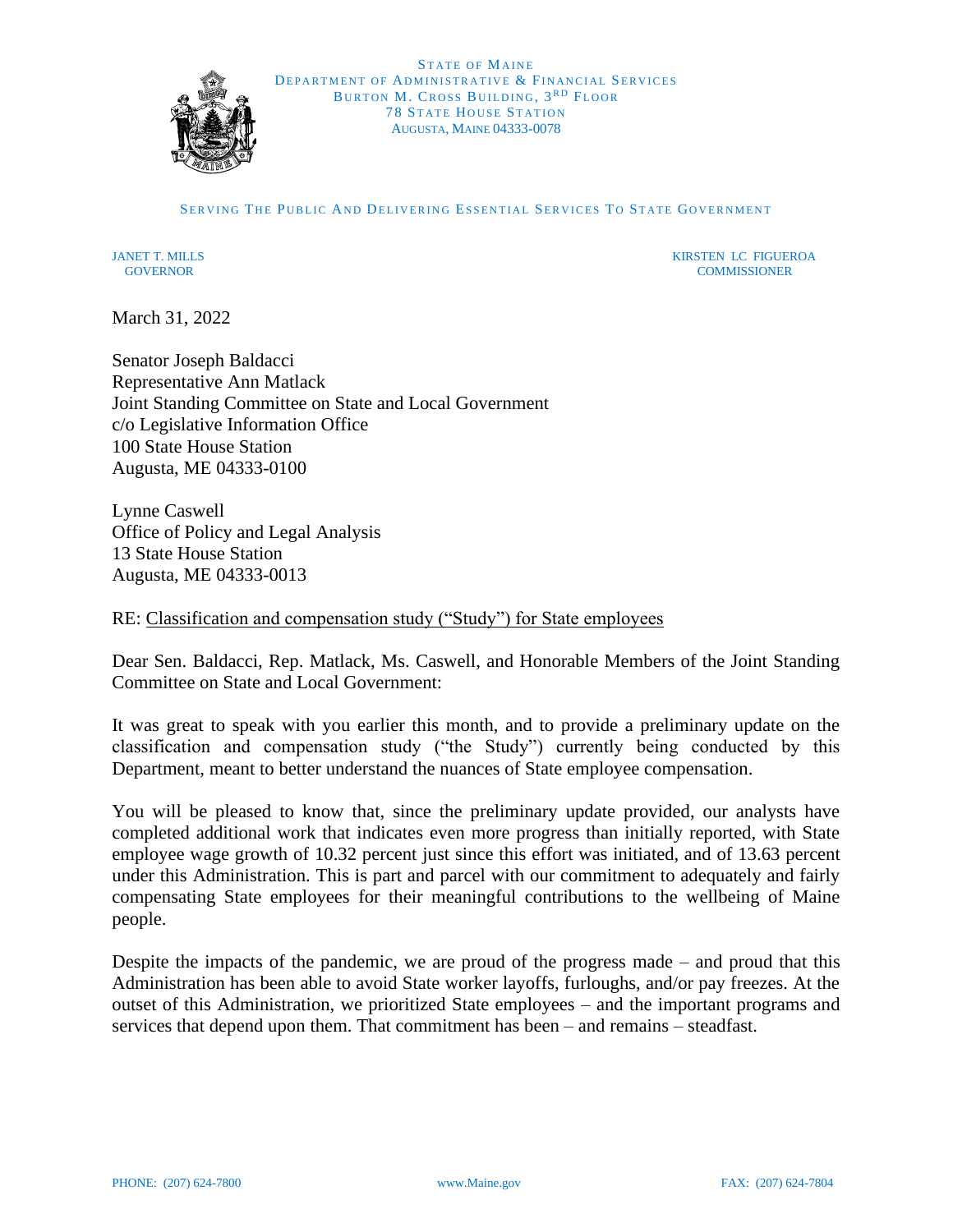### **The Goals**

The goals of the Study are to, on a micro-level: Review the State's methods for classifying, compensating, and rewarding employees, comparing the State's methods with models from other States and comparable public and private employers, and examining the competitiveness of State employment by comparing State employee wages with those at other public and private employers in the labor market with whom the State competes for talent. 

And, on a macro-level: to attract and retain qualified employees; ensure positions performing work with similar levels of complexity, responsibility, knowledge and skills are treated equitably; provide compensation commensurate with assigned duties and market conditions; provide recognizable compensation growth; and be poised to meet the needs and demands of a modern workforce. 

#### **Context**

As the basis for the Study, a Market Pay Report ("the Report") synthesized State pay data and benchmarked it against 10 government sector employers, including several New England states and some large Maine municipalities, and utilized published data sources to serve as a proxy for private sector data. Findings were compiled by an independent third-party, The Segal Group.  

In addition to the Report, in order to gain insight into the condition of our current job classification system, the Segal Group conducted a substantial survey of Executive Branch employees. Responses were analyzed by the Segal Group, who then provided recommendations to streamline and simplify our current catalog of 1,180 job classifications. 

The Report was completed on data farmed at the onset of the pandemic, in summer 2020, and indicates that salaries for those employed by the State of Maine, then, were on average 15 percent below market for similar positions, and, maybe more relevant for our purposes: 11 percent below market, on average, when compared with other public sector employees. Though this Report did not take into account all job types (or "classifications"), it did identify discrepancies in employee pay, with some classifications being compensated well above market value and some well below. 

#### **Progress**

Nonetheless, recognizing that State employees were being paid less, on average, than even their public sector counterparts: This Administration raised pay for State employees by three percent at the onset of this Administration, in September 2019. Then, since receipt of the Report, we have deployed resources that improve pay for bargaining unit employee positions by an effective rate of 9.26 percent, making significant progress to closing the worker pay gap. This included: 

- Raising pay for State employees by four percent, on average, in January 2021
- Raising pay for State employees by two percent in December 2021
- Raising pay for State employees by an additional four percent in July 2022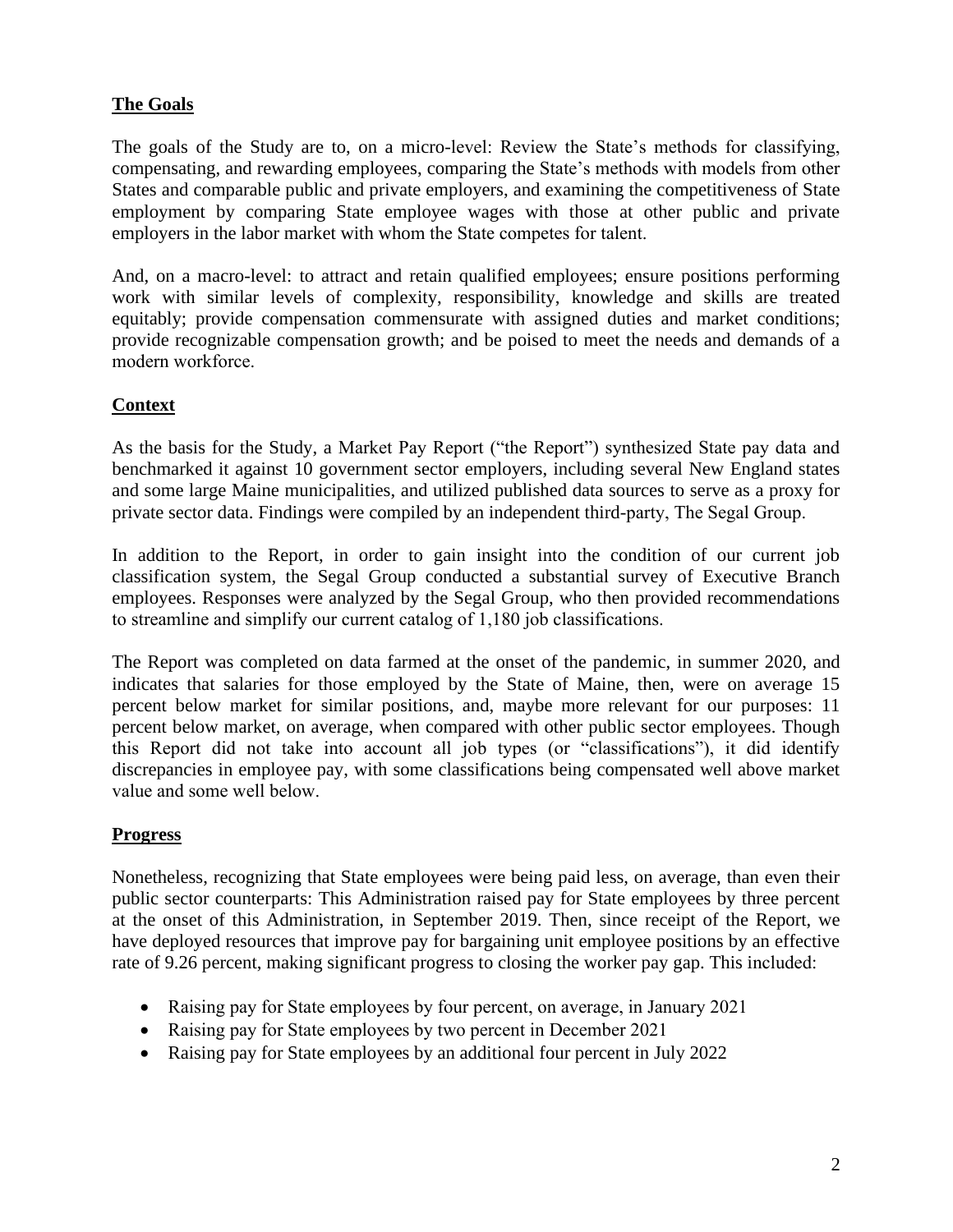| <b>Date</b> | <b>Raises for Maine</b><br><b>State Employees</b><br>(Bargaining Unit<br>Positions) | Cumulative Maine State <br><b>Employee Wage</b><br><b>Growth amid this</b><br><b>Administration</b> | <b>Maine State</b><br><b>Employee Wage</b><br><b>Growth -- since</b><br>report |
|-------------|-------------------------------------------------------------------------------------|-----------------------------------------------------------------------------------------------------|--------------------------------------------------------------------------------|
| 2019        | 3.00%                                                                               |                                                                                                     | included in Report                                                             |
| 2020        | 4.00%                                                                               | 13.63%                                                                                              |                                                                                |
| 2021        | 2.00%                                                                               |                                                                                                     | 10.32%                                                                         |
| 2022        | 4.00%                                                                               |                                                                                                     |                                                                                |

State of Maine employee wages have grown by an average of 13.63 percent amid this Administration. And *since the Report*, Maine State employee wages have grown by an average of 10.32 percent – making substantial progress to bridging the respective 15- and 11-point employee wage gaps identified in the Report. 

Even as we all struggle to keep pace with global inflation, we are pleased to report that, based on figures updated since the presentation to you earlier this month, Maine State government wage growth of 13.63 percent is keeping pace with the inflation rate of 13.26 percent as forecasted by Maine's independent Consensus Economic Forecasting Commission.

Then, above and beyond all that progress, not reflected in the computations are additional compensation improvements made during the same period, which when considered, make wage growth even more impressive for State employees, including: 

- Issuing a one-time \$2,000 payment to employees in December 2021 (this was prorated for seasonal, part-time, and/or intermittent employees; payment will be issued March 2022 for law enforcement positions)
- Eliminating the bottom salary step, ensuring that no employee will be hired at that minimum rate moving forward
- Improving longevity pay for workers with over ten years of service
- Increasing base pay to \$15 per hour

This final move alone – to increase base pay to \$15 per hour – positively impacted  $382$ employees to the tune of almost \$1 million per year, representing an average pay increase of 9 percent for the lowest paid positions in the State workforce, and an increase of more than 21 percent for those who had previously been earning the minimum wage.

Or, to put it another way, let us examine the case study of a State employee making \$14 per hour. When considering the time period through and following the publication of the Report, from July 1, 2020 through June 30, 2022, a State employee working for the State of Maine, beginning at \$14 per hour, would have benefited from effective wage growth of 11.43 percent, compared to wage growth in neighboring New England States of just over 2 percent to just over 6 percent.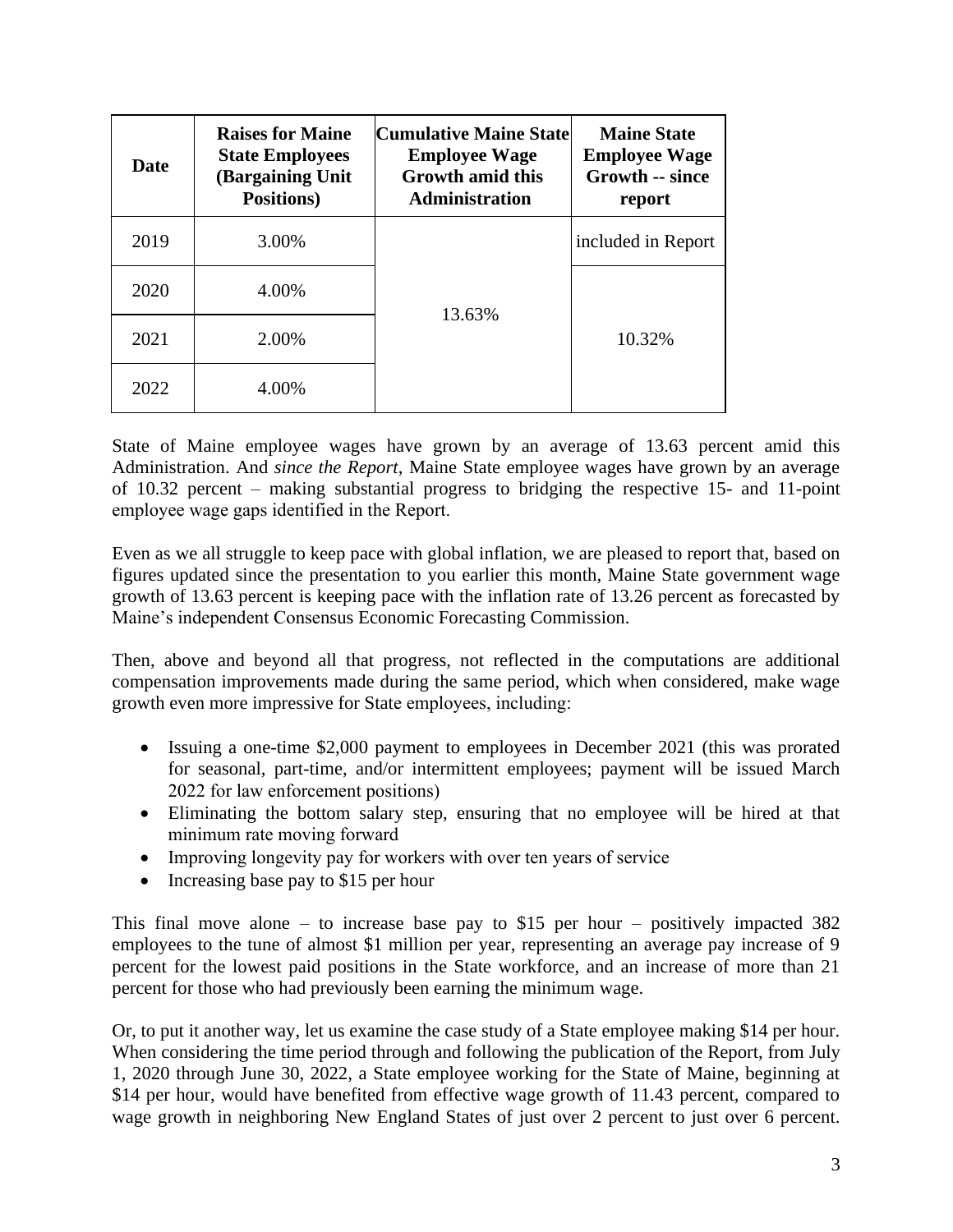This chart reflects the minimum wage in all jurisdictions and takes into consideration Maine's improvement of base pay to \$15 per hour for State employees:

|               | ME.         | VT)         | NH          | MA          |
|---------------|-------------|-------------|-------------|-------------|
| Mid 2020      | \$29,120.00 | \$29,120.00 | \$29,120.00 | \$29,120.00 |
| Late $2021$   | \$31,200.00 | \$29,775.00 | \$29,458.00 | \$30,445.00 |
| Mid 2022      | \$32,448.00 | \$29,775.00 | \$29,800.00 | \$31,054.00 |
| <b>Totals</b> | 11.43%      | $2.25\%$    | $2.34\%$    | $6.64\%$    |

**Example: Annual compensation of a State employee starting at \$14 per hour**

This means that pay for a State employee making \$14 per hour has improved relative to the pay of peers in neighboring states by an impressive 5 to 9 percent – through and following the publication of the Market Pay Report.

Similarly, let us examine the case study of a State employee making \$16 per hour. When considering the time period through and following the publication of the Report, from July 1, 2020 through June 30, 2022, a State employee working for the State of Maine, beginning at \$16 per hour, would have benefited from effective wage growth of 10.32 percent, compared to wage growth in neighboring New England States of just over 2 percent to just over 6 percent. This chart offers more detailed information:

|  |  |  |  |  | <b>Example: Annual compensation of a State Employee starting at \$16 per hour</b> |
|--|--|--|--|--|-----------------------------------------------------------------------------------|
|--|--|--|--|--|-----------------------------------------------------------------------------------|

|               | <b>ME</b>   | VT)         | <b>NH</b>   | MA          |
|---------------|-------------|-------------|-------------|-------------|
| Mid 2020      | \$33,280.00 | \$33,280.00 | \$33,280.00 | \$33,280.00 |
| Late 2021     | \$35,303.42 | \$34,028.80 | \$33,666.05 | \$34,794.24 |
| Mid 2022      | \$36,715.56 | \$34,028.80 | \$34,056.57 | \$35,490.12 |
| <b>Totals</b> | $10.32\%$   | 2.25%       | $2.33\%$    | $6.64\%$    |

Based on this example, pay for a State employee making \$16 per hour has improved relative to the pay of peers in neighboring states by just under 4 percent to just over 8 percent – just over the last two years.

As a reminder, that Report had put Maine State employee wages 15 percent below market for similar positions and 11 percent below market, on average, when compared with other public sector employees. Relatively speaking, we are likely to have completely closed the pay gap when compared to peer State employers – and come close when considering the private sector.

Additionally, some states, including Maine, have made lump sum payments during this period. Here is an accounting of those payments:

|          | MЕ      | VT.     | NΗ   | MA                                              |
|----------|---------|---------|------|-------------------------------------------------|
| Lump Sum | \$2,000 | \$1,400 | none | 1.5% of base or \$1,500,<br>whichever is higher |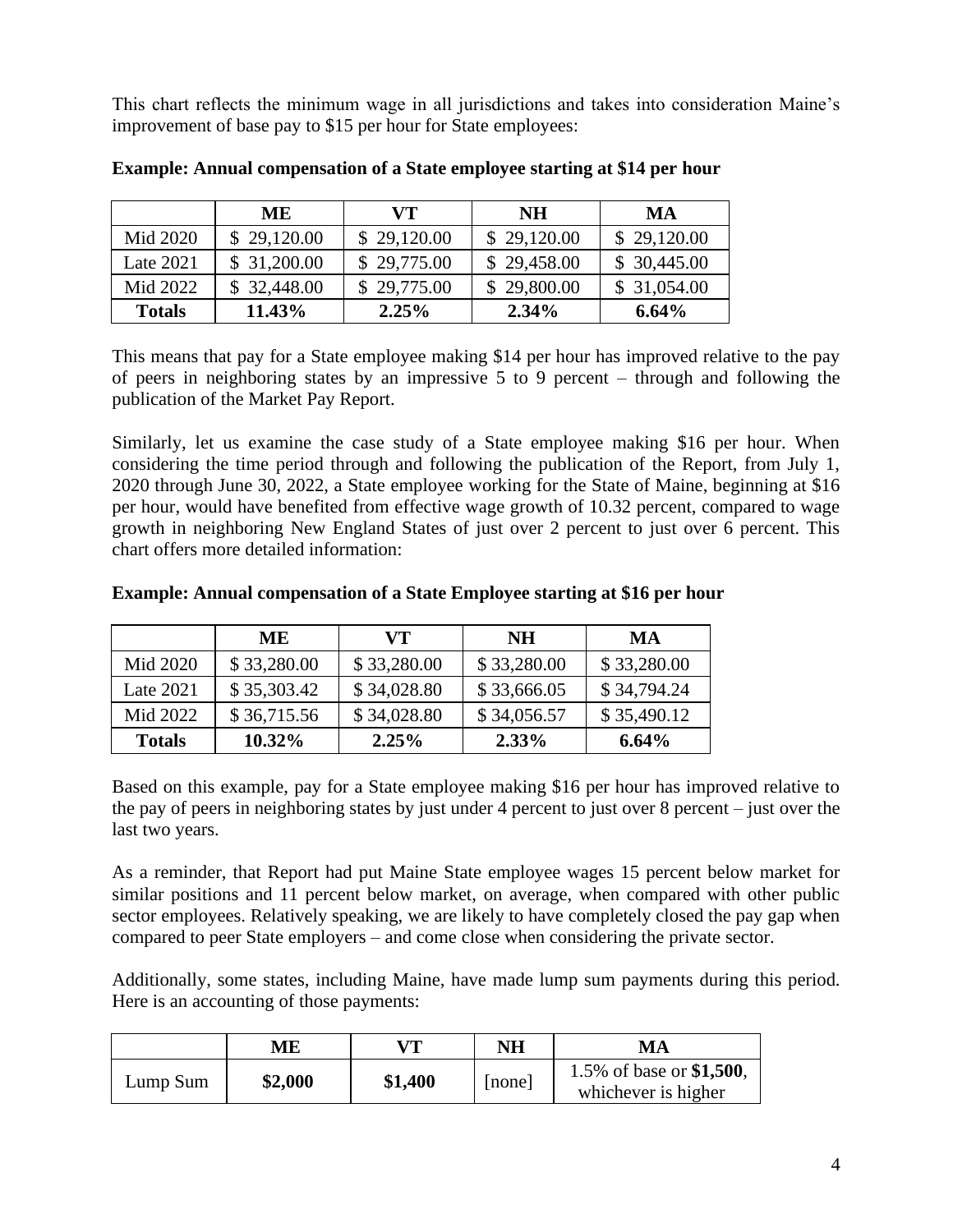The generosity of Maine's lump sum payment exceeded peer states by between \$2,000 and \$500.

It is also worth noting (and this is likely true for all states): For an employee making, for instance, \$55,000 per year, the cost to the State for that same employee is well above \$55,000 – in fact, the State must budget close to \$100,000 for a \$55,000 position; this trend is consistent across all wage levels and is evidence of the impressive investments in culture and benefits that State government makes on behalf of its employees.

In addition, unrelated to this classification and compensation survey but part and parcel with our commitment to Maine State employees, this Administration continues to evaluate positions oneby-one to ensure State employees are paid at the classification matched to their work efforts.

As a result, this Administration has improved the base pay rate – above and beyond any across the board wage increases outlined above – for nearly 15 percent of Maine State employees in the past three years – more than 1,600 reclassifications, reorganizations, and/or range changes.  

For example, in this Administration's supplemental budget proposal alone, currently being considered by the Legislature, there is proposed funding to the tune of \$1.56 million (\$1.17 million ongoing) in reclassifications and related activities, all wage increases, improving the pay of 86 State employees. 

We empathize with all Mainers, State employees included, who are battling against pandemicinduced inflation and supply chain issues, and we believe these incremental improvements are more than fair when balanced against our obligation to taxpayers. This is especially the case when considering that State employee wage growth is a generous 13.63 percent amid this Administration and is drastically outpacing the progress of neighboring states.

#### **Value of Public Service**

It is a delicate balance – and salary is important, but so is public service and job growth. With a job in State government, there are career ladders and other progression opportunities among and between Departments that allow folks to hone and expand skillsets while retaining access to our high-value, low-cost health plan and retirement pension, among other benefits. To use an analogy: State government, as an employer, is like a big university rather than a small liberal arts school – employees can change their major and take classes in other disciplines without needing to transfer. 

To that end, and part and parcel with the effort to improve employee pay, we have also been working in earnest to further improve our workplace culture – despite the fact that the Report had already put State government employees on even footing with their public sector counterparts on matters such as pay schedule design, promotion policy, non-monetary perquisites, hiring rates, supplemental benefits, and a number of other categories.  

We know from national talent acquisition surveys that employees focus first and foremost on workplace culture, followed closely by career progression (including progression of their peers), benefits, and then compensation.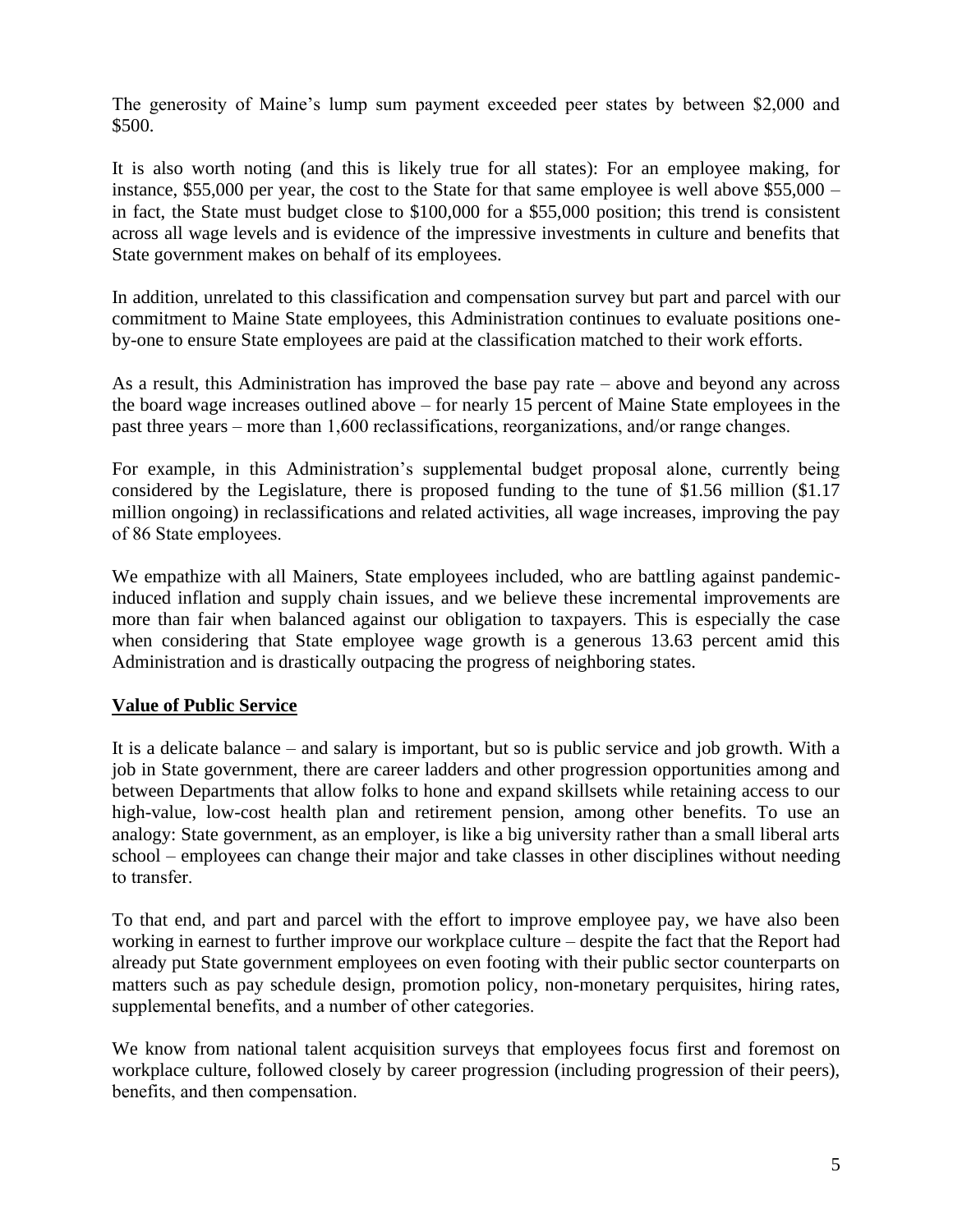This is why we are so proud to have recently earned the distinction, for the second year in a row, as one of the country's best large employers by *Forbes* magazine, based upon an anonymous survey of 60,000 workers nationwide. We are pleased to join a small handful of other Maine employers on this list, including MaineHealth, L.L.Bean Inc., the University of Maine, and Jackson Laboratory. 

Nonetheless – not ones to rest on our laurels – we have made many non-monetary improvements to employee culture since the Report was published, including but not limited to: 

- Working tirelessly to ensure employees feel appreciated and valued expressed in myriad ways, including events and increased communication, as well as through formal occasions, such as the Governor's message to our teams on State Employee Recognition Day:<https://vimeo.com/543780546/5a9240a872>
- Providing the first-ever framework for State employees to partake in non-emergency telework opportunities, based on climate goals, operational need, and employee preference
- Improving paid parental leave, initially established by this Administration, from two weeks to four weeks
- Expanding the eligibility criteria for the childcare reimbursement program
- Extending a premium holiday on health insurance premiums for two months
- Fronting annual sick leave accruals in 2021 and 2022, which can also be used to care for children whose school/day care is closed due to COVID-19
- Carrying over all vacation hours above and beyond the maximum accrual amounts into 2021 and 2022
- Allowing up to 80 hours of paid leave per calendar year, in 2021 and 2022, for time they are out or required to quarantine due to COVID-19; eligible employees may also use this time to care for others with COVID-19 or for children whose school/day care is closed due to COVID-19
- Offering paid leave for accessing COVID-19 vaccination and/or booster doses
- Instituting work rules to keep everyone safe
- Conducting contact tracing and/or case investigations as recommended by public health officials
- Shifting the vast majority of State employees to remote work as operationally feasible
- Deploying on-site and off-site vaccination clinics
- Making significant changes to administrative procedures to replace paper processes with electronic processes to minimize the number of employees required to be on site
- Procuring and providing more than \$4 million in PPE for State employees and counting – providing, at minimum, two cloth face coverings for each employee along with access to KN95, surgical masks, hand sanitizer and sanitizing wipes, and more specialized equipment as job duties dictate
- Minimizing contact among workers, clients, and customers by replacing face-to-face meetings with virtual communications when feasible and discontinuing nonessential travel
- Creating re-entry guidance, including a video, for employees who must return to the workplace and continually offering resources for remote management and training
- Providing resources and a work environment that promotes personal hygiene, such as tissues, no-touch trash cans, hand soap, alcohol-based hand rubs and disinfectants, and disposable towels for workers to clean their work surfaces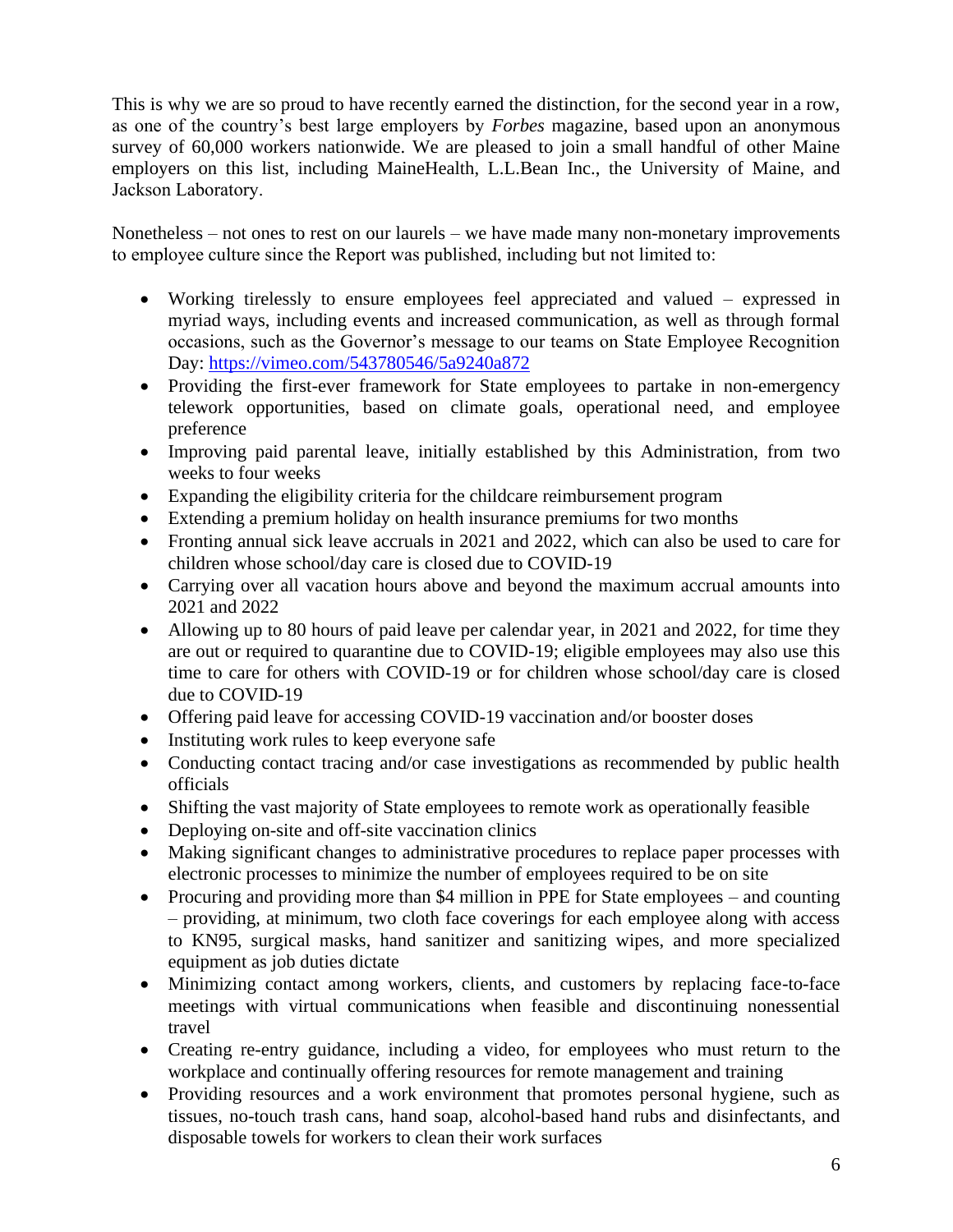- Improving air quality by installing bipolar ionization systems in 12 State-owned and leased buildings
- Completing mechanical equipment replacements and upgrades to improve air circulation in nine State buildings
- Upgrading to higher density (MERV 13) air filters in air handling equipment to capture more virus particles
- Investing in and installing 69 air purifiers for buildings without central air systems, as requested by agencies
- Making retrofits to office and retail spaces throughout the State
- Adding plexiglass, cubicle wall extenders, and space separators to existing work spaces
- Redesigning work spaces to allow for social distancing
- Adding signage to entrance doors, restrooms, hallways, elevators, and all other high traffic areas
- Installing hand sanitizer stations
- Increasing cleaning protocols for State-owned buildings and amended contracts for leased space to secure additional janitorial services or, where this was not possible, we've hired replacement cleaning companies. Additionally, we have made the commitment to hire third-party, specialized firms, rather than utilizing State employees, to conduct disinfecting in instances of a confirmed case of COVID-19 within our facilities.

These additions join our already impressive benefit offerings, which include:

- Work-Life Balance: Rest is essential and State employees are able to take time for themselves using 13 paid holidays, 12 days of sick leave, and 3+ weeks of vacation leave. Vacation leave accrual increases with years of service, and overtime-exempt employees receive personal leave.
- Health Insurance Coverage: The State of Maine pays 85 to 100 percent of employee-only premiums (at an annual value of \$9,893.52 to \$11,057.52), depending on salary.
- Health Insurance Premium Credit: Participation decreases employee-paid premiums by 5 percent.
- Dental Insurance: The State of Maine pays 100 percent of employee-only dental premiums (an annual value of \$350.40).
- Retirement Plan: The State of Maine contributes generously to the Maine Public Employees Retirement System (MainePERS), on behalf of the employee.
- Gym Membership Reimbursement: State employees can improve overall health with regular exercise and receive up to \$40 per month to offset this expense.
- Health and Dependent Care Flexible Spending Accounts: State employees can set aside money pre-tax to help pay for out-of-pocket health care expenses and/or daycare expenses.
- Public Service Student Loan Forgiveness: The State of Maine is a qualified employer for this federal program.
- Living Resources Program: State employees can navigate challenging work and life situations with our employee assistance program.
- Voluntary Deferred Compensation: State employees save additional pre-tax funds for retirement in a MaineSaves 457(b) account through payroll deductions.
- Additional generous wellness benefits for State employees are outlined at the Office of [Employee Health and Wellness.](https://gcc02.safelinks.protection.outlook.com/?url=https%3A%2F%2Fwww.maine.gov%2Fbhr%2Foeh%2F&data=04%7C01%7CClint.Peebles%40maine.gov%7C8c61d186fa73454ee17708d9d56f4445%7C413fa8ab207d4b629bcdea1a8f2f864e%7C0%7C0%7C637775496292831197%7CUnknown%7CTWFpbGZsb3d8eyJWIjoiMC4wLjAwMDAiLCJQIjoiV2luMzIiLCJBTiI6Ik1haWwiLCJXVCI6Mn0%3D%7C3000&sdata=oJ9O5LLzRza4vI%2Bo0Ocn59qnHrxNhs5SZwkOX8D26W8%3D&reserved=0)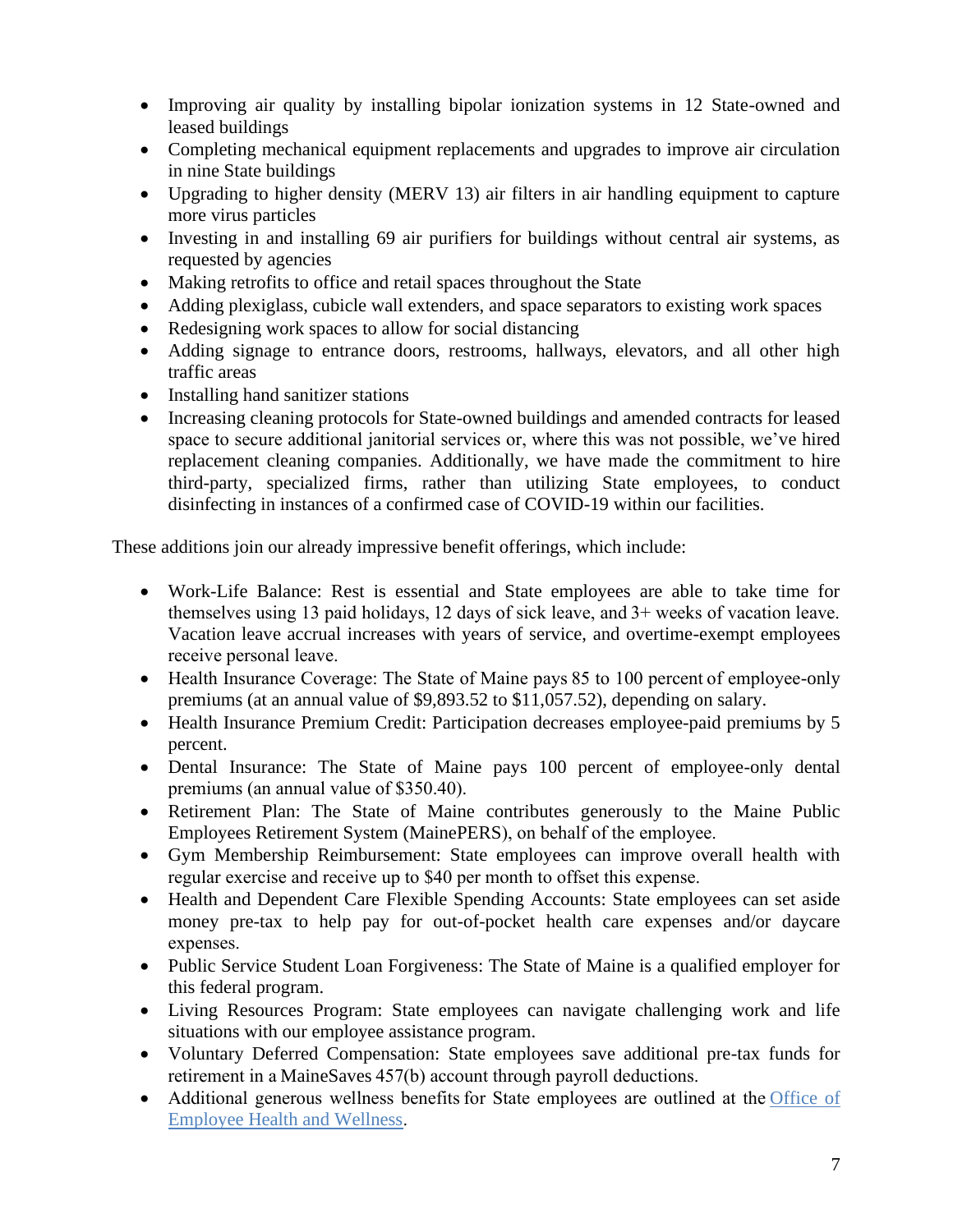Nonetheless – despite this full body of work – we have forged ahead on the classification compensation front. 

#### **Classification and Compensation**

First, we established a Steering Committee, to lead the project from a macro perspective. The Steering Committee is comprised of the following members: 

- Mary Anne Turowski, Office of the Governor, Senior Policy Advisor
- Heather Perreault, C.P.A., DAFS, Deputy Commissioner of Finance
- Breena Bissell, DAFS, Director, Bureau of Human Resources
- Tom Feeley, Esq., Maine Service Employees Association, Chief Counsel
- Joseph Gribbin, Esq., Maine Service Employees Association, Counsel (formerly Anne Macri)
- Sue Garcia, DAFS, Procurement Analyst II
- Kelsie Lee, DAFS, Director of Human Resources Programs
- Thaddeus Cotnoir, DAFS, Public Service Coordinator
- Scott Helmke, DAFS, Senior Compliance Analyst

Under the guidance of the Steering Committee, and with the work of Segal in hand as a starting point for data, the Compensation and Classification Team at the Bureau of Human Resources is completing the day-to-day work. 

We are incredibly proud of the progress made to date by the Compensation and Classification Team, especially considering the heightened workload of our human resources professionals amid the pandemic and as bargaining with five labor unions has been extended through the better part of the last 12 months – with our final agreement just finalized last month.  

As a reminder: Segal provided recommendations and data on our current catalog of 1,180 job classifications. At first blush, it is fair to say that all (both Steering Committee members and the Compensation and Classification team) were a bit overwhelmed by the sheer volume of the data, and considerable time was dedicated at the fore of the effort to figure out how to understand the data and how to organize the effort. Everyone was struggling with how to review and catalog recommendations.  

But, they figured it out. After careful consideration – and consultation with Segal – the Steering Committee adopted the recommendation by the Compensation and Classification Team to consider the data on a Department-by-Department basis, at least to start. As a result, the Compensation and Classification Team has held specific "classification" meetings with approximately half of the units within the Executive Branch of State government since the summer of 2020, including:

Maine Department of Transportation, Department of Public Safety, Department of Environmental Protection, Department of Education, Office of the State Auditor, MaineIT within the Department of Administrative and Financial Services, Maine Revenue Services within the Department of Administrative and Financial Services, Maine State Library, Maine State Museum, Department of Agriculture Conservation and Forestry, Baxter State Park Authority, and the Department of Veterans and Emergency Management.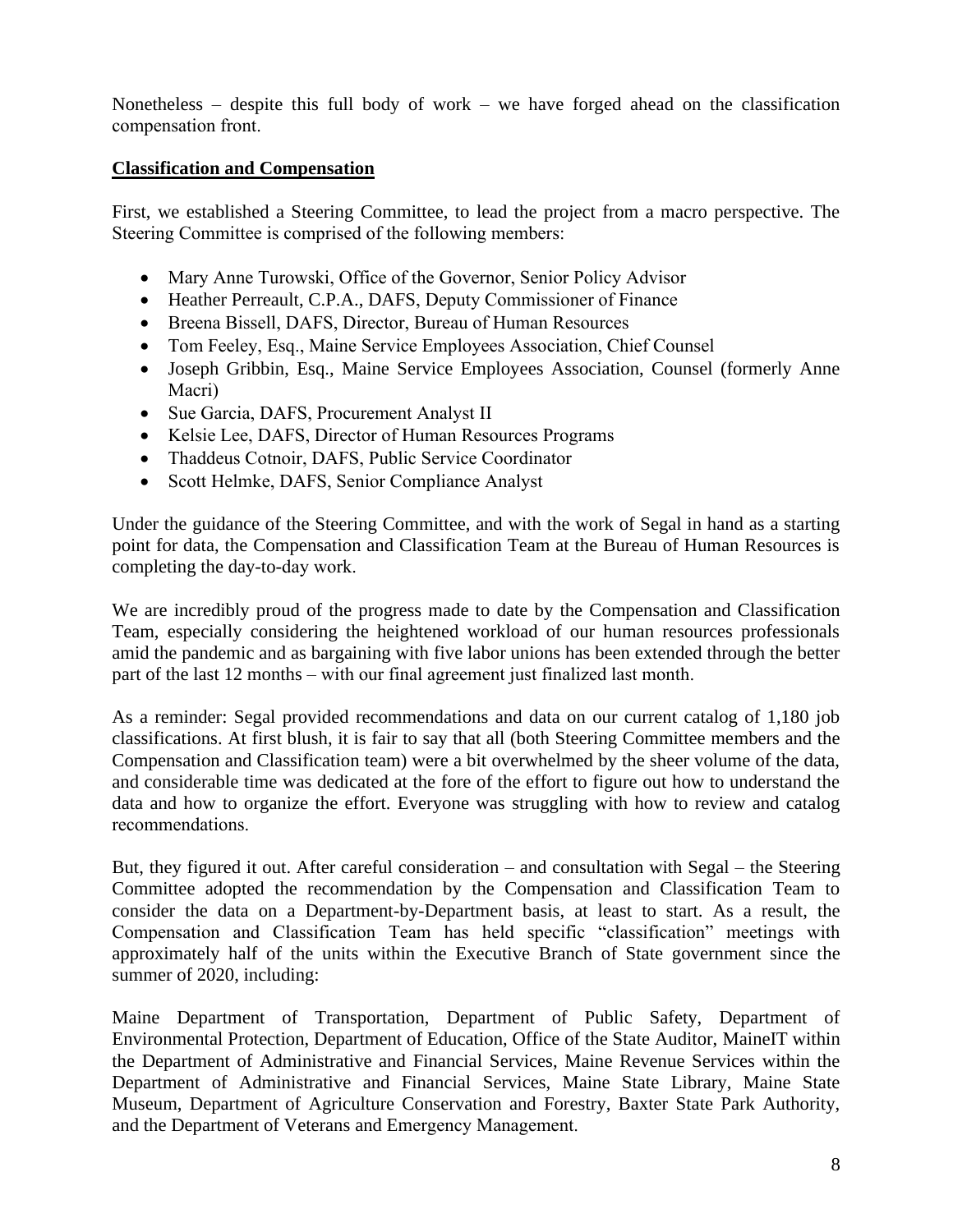As a sign of continued progress and dedication to the effort, just since the verbal report to the Committee earlier this month, the Compensation and Classification Team has additionally met with: the Department of Marine Resources and the Maine State Archives bureau within the Office of the Secretary of State.

At the meetings, generally, the Classification and Compensation Team has been evaluating work across Departments and considering the alignment (or misalignment) of positions within the classification structure based on the work that is being done, including: identification of any boutique classifications that could be recommended for elimination and/or should be compensated differently based on the specialized skillset required, and reviewing Departmental classifications to consider ways that the classification structure could be simplified so that, no matter what job series, it is clear across classifications the levels of responsibility and the required job knowledge.  

More specifically, as a result of these meetings: 

- The Classification and Compensation Team has identified areas where level Is and IIs have been eliminated through previous reclassifications and recommended to the Steering Committee that, when a level 1 classification exists alongside a level 2, that the level 1 classification be eliminated by way of reclassification. This recognition will allow us to simplify the classification system to ensure accuracy and avoid confusion.
- The Classification and Compensation Team has identified any career ladders that exist within the units that would allow creation of a level I, II, and III where a tiered level of knowledge is required, and has discussed with the Steering Committee the possibility of leveraging these career ladders to recognize the training- and knowledge-level of incumbents and compensate them for such. The Steering Committee has expressed the need to create buy-in for such a move if and/or when such a change is initiated.
- The Classification and Compensation Team has recommended elimination of the terms "lead" and "senior" and, instead, the adoption of clear title changes to a supervisor or manager where appropriate. For example, at Maine Revenue Services, a change from a Senior Tax Examiner to Tax Examiner Supervisor would be effective. The concept has been well received by Departments where supervisory duties are assigned.
- The Steering Committee has expressed the need to create buy-in for such a move if and/or when such a change is initiated.
- The Classification and Compensation Team has proposed, in the limited instances where this has been the case, title changes from manager if the position is not actually managing employees.
- The Classification and Compensation Team has proposed changing licensed technician classifications to job titles that are reflected in the private sector. For example, a change from a Plumber II to a Master Plumber reflects the required license, thereby improving the credibility of both the employer and the employee.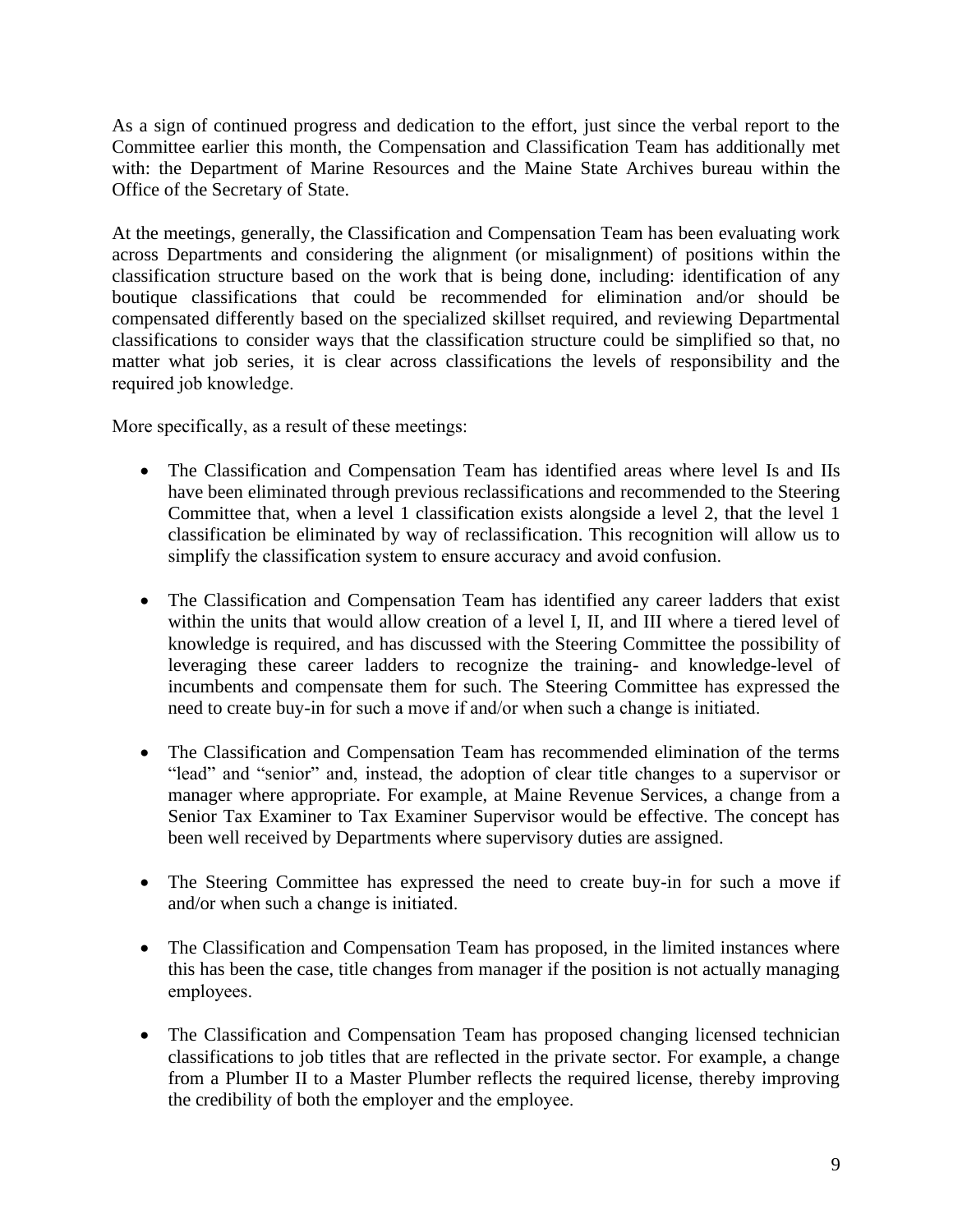#### **Next Steps**

We are heartened by this steady progress on such a complex undertaking – and will continue steadfast, and our teams are committed to working in lockstep with the Steering Committee.

Next steps include: 

The Classification and Compensation Team has already scheduled "classification" meetings with additional groups, all of which are set to take place within the next week: Maine's Public Utilities Commission, the Bureau of General Services within the Department of Administrative and Financial Services, the Corporations and Elections division within the Office of the Secretary of State, the Bureau of Motor Vehicles within the Office of the Secretary of State, the Workers' Compensation Board, and the Maine Commission on Indigent Legal Services.

Additionally, the Classification and Compensation Team will work to schedule meetings with remaining units, including: the Department of Health and Human Services, Department of Corrections, additional bureaus within the Office of the Secretary of State, Department of Professional and Financial Regulation, Department of Labor, Public Utilities Commission, and a small number of other small boards and commissions that fall under the auspices of the Executive Branch. 

Following these efforts, priorities will remain requiring communication and cooperation across units. The Segal Group proposed combining classifications that cross units, for instance, and we will undertake a more thorough and dedicated review of those classifications, including ample conversations with various stakeholder groups, in considering such a complex topic. Examples of such instances are within the following classification series: contracts and procurement, administrative series, mechanics, and management analysts.   

There may come a time when additional capacity will be required in order to continue progress, for instance a consultant to relieve the workload on our Human Resources teams who also have other responsibilities. We are open to that possibility and, should that be the case, a recommendation would be made to the Steering Committee.

Based on what we have learned by working on the classification portion, we anticipate that the compensation portion of the study will be equally complicated and time-consuming. We will continue to work at it – and remain committed to sharing our progress along the way. The goal is to share additional findings during the next Legislative session. 

As the second largest employer in Maine, we are in a position to be a leader, and we continue to lead by example. This Administration is committed to continued partnership with State employees to ensure they are adequately compensated for their meaningful contributions to the wellbeing of Maine people.